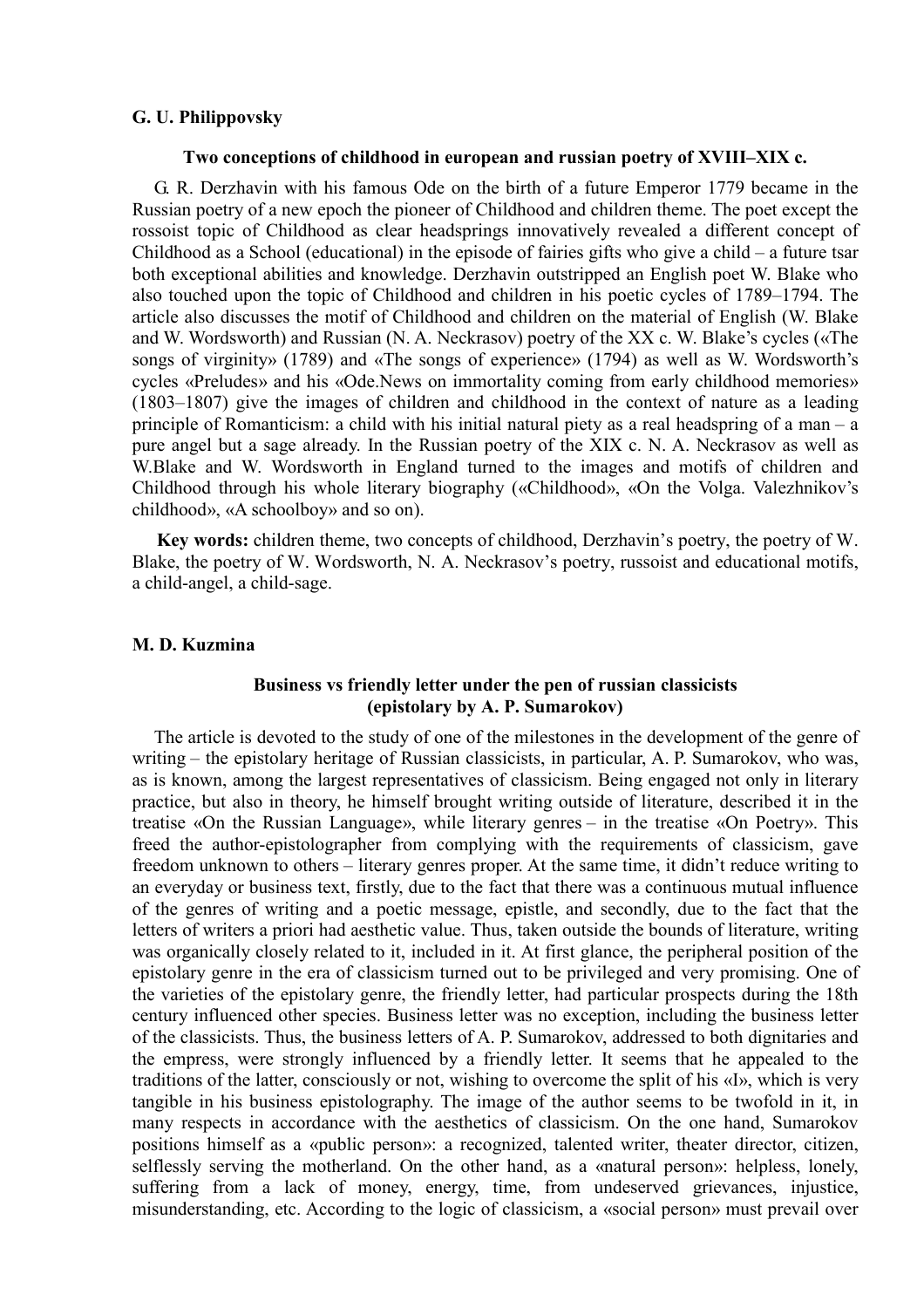the «natural», unpatriotic position, selfishness, weaknesses and passions of which are shameful. Perhaps, only the epistolary genre gave the author the possibility of a different intention – gaining the wholeness of his «I» not by suppressing the «natural person» in himself and strengthening the «social», but by «balancing» both hypostases. Sumarokov tries to realize this intention through the actualization of the features of a friendly letter that is authentic for two facets of his «I»: if a «public person» by his activities in the literary and civil field deserves friendly communication «on equal terms» with any high-ranking addressee, then a «natural person» deserves it is communication with your personal qualities. In addition, the fate of the author depends on the addressee vested with power: the first can solve the problems of the second, – therefore, it is in a business letter that Sumarokov actualizes the features of a friendly letter. As a result, a kind of friendly-business hybrid is created under his pen, promising for the further development of the epistolary genre.

**Key words:** A. P. Sumarokov, M. V. Lomonosov, classicism, business letter, friendly letter, epistolary genre, epistolography.

### **N. V. Volodina**

#### **Turgenev's Rudin as a philosophizing character**

In I. Turgenev's novel «Rudin» a defining characteristic of the author's literary work is revealed: appealing to definite philosophical systems presented in his literary works implicitly – on the level of the author's intent, and which become open only in particular cases. It becomes possible preeminently in an utterance of a character whose reasoning on metaphysical issues is the result of special education, a characteristic of the mind and a mode of expression. It is in this aspect the article focuses on the protagonist of I. Turgenev's first novel Dmitry Rudin. The main objectives of the paper are defining the role of philosophical knowledge in Rudin's personality formation and inner connections of the author's philosophical intent and «direct» philosophical position of the character. To carry out these objectives it was necessary to consider the ideas and methodology of M. Bakhtin's philosophical esthetics in the context of historical and literary research. The article discusses Hegel's philosophy influence on Rudin's worldview and his type of behavior. Turgenev's appeal to a famous German philosopher's school of thought is connected with the role of this school of thought in his own life. A course of lectures attended by the writer at Berlin University contributed to serious studies of Hegel's philosophy and interest to his scientific method. However, by the time of writing the novel Turgenev's attitude to the philosophical idol of his youth is generally critical. That determined the ambiguity of the author's position in characterization of the protagonist's worldview, formed preeminently by the speculative philosophy spectrum of ideas. Key concepts of Rudin's linguistic persona are «truth» and «ideal», expressing inner, spiritual search of this character*.* Turgenev sees inner limitation of his character rather in the fact that the atmosphere of pure thought where his is, brings Rudin to excessive rationalism of emotional life and undervaluation of feelings of those people who trust him and love him. Admitting the important meaning of the intellectual component of Rudin's worldview, even in his first novel Turgenev tries to understand that irrational power of feelings that will break into his characters' fates more and more with each new novel.

**Key words:** Hegel's philosophy, character's worldview, concepts of Rudin's linguistic persona, author's philosophical reflection.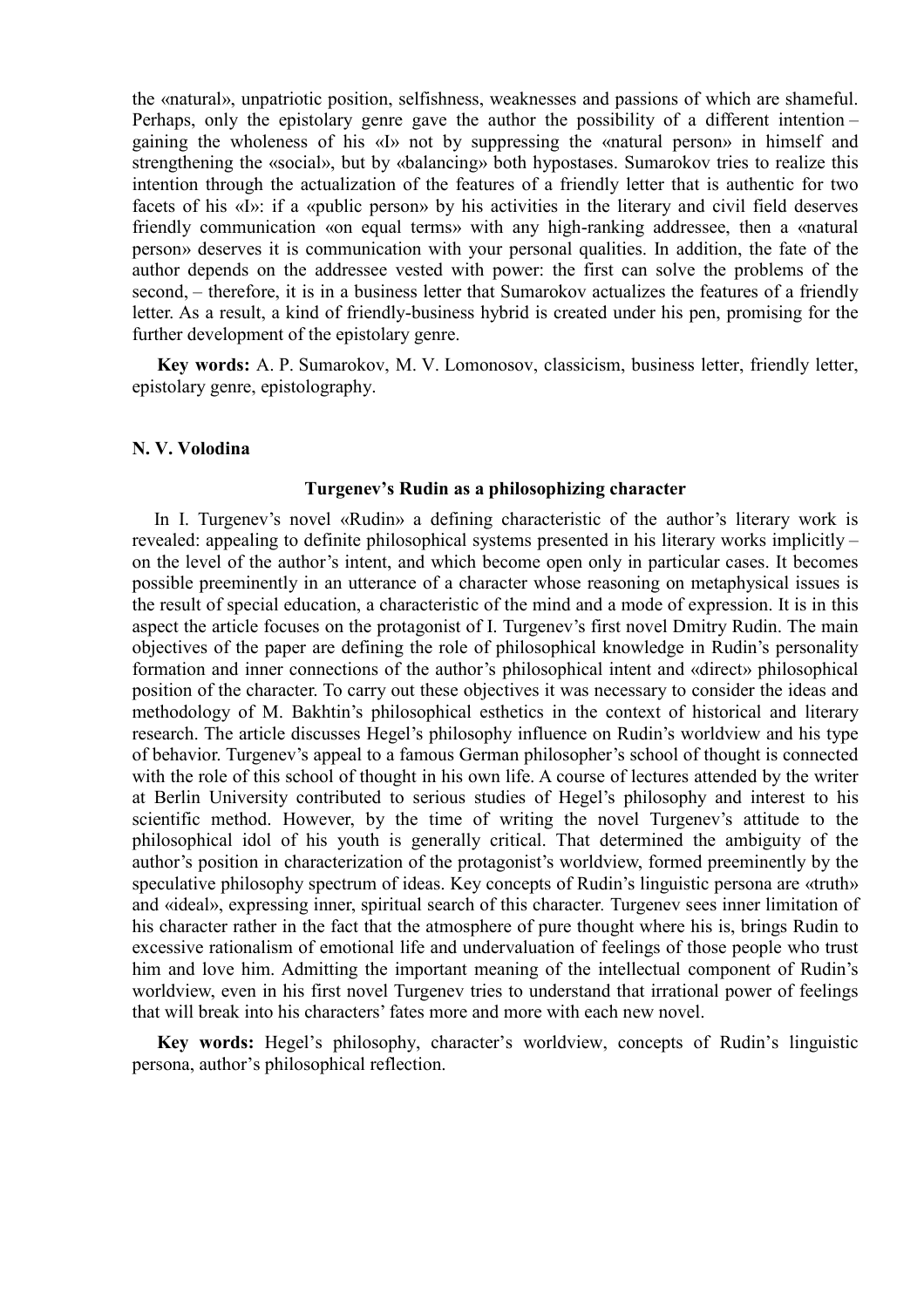### **N. Yu. Bukareva, O. E. Malaya**

#### **The phenomenon of war in the aesthetics and artistic creativity of N. S. Gumilyov**

This article shows the genesis of N. S. Gumilyov's worldview through the analysis of his works, in which the poet comprehends the theme of war. The initial enthusiastic perception of war is explained by the poet's adherence to the adamistic concept of peace. The article reveals the main ideas of this concept. The authors assume that it essentially resembles the phenomenological reduction of E. Husserl, since the «new Adams» advocated the cleansing of man from the alluvial crust of «reflections and doubts». The change in the attitude of N. Gumilyov's approach to World War I and, as a result, the transformation of its artistic image in his poems and prose, is motivated by the poet's collision with reality and the realization that war, regardless of its nature and the reasons that caused it, is terrible in principle, since it takes human lives. As a result of changes in the perception of war in general and the transformation of Christian symbols in military lyrics: if in verses the military «cycle» it shows the faith of the author in a war in God's path, the path of transformation of man, and hence the world, then later heard the idea that instead of God in the soul of man there is godlessness, the war made a violent man, deprived of faith. Consequently, in the later poems of the military «cycle», N. S. Gumilyov's rejection of the adamistic concept of war is obvious.

**Key words:** N. S. Gumilyov, acmeism, adamistic concept, the concept of war, Christian motifs.

#### **V. G. Andreeva**

# **The features of the embodiment of the family theme in the novel by L. N. Tolstoy «Resurrection»**

The article analyzes the family theme in the novel «Resurrection», examines the attitude of Leo Tolstoy towards the ideal family, the image of which in the work, in comparison with the previous work of the writer, only insignificant corrections associated with the idea of the role of the family in the spiritual ascent of man. The author of the article addresses the dispute between Tolstoy and Dostoevsky about Russian families, which unfolded in the 1870s. and shows that in the last novel, Tolstoy makes extensive use of the previously unacceptable image of a random family, described by Dostoevsky in the Writer's Diary and the novel Teen. The gallery of random families presented in «Resurrection» includes both noble families and families from the people, allows Tolstoy to enlarge the national crisis that unfolded in Russia at the end of the 19th century, to show its all-encompassing nature. The writer not only exposes the power, state and judicial systems, he shows how a lie accompanies a person coming from a random family, makes him incapable of compassion. The article examines numerous realizations of the family theme in the novel, analyzes the images of characters who are capable and not capable of family life, as well as the path of the protagonist, who in the final of the work not only approves the highest Divine laws as a guide for life, but also meets the example of a real family. contrasting with all previously presented random families. The author of the work demonstrates how, as the novel progresses, Nekhlyudov's life is getting closer and closer to the big popular world, correlates with the fate of the country – Nekhlyudov becomes a truly epic hero.

**Key words**: L. N. Tolstoy, family theme, random family, image of an ideal family, spiritual growth, national crisis, epic novel, denunciation.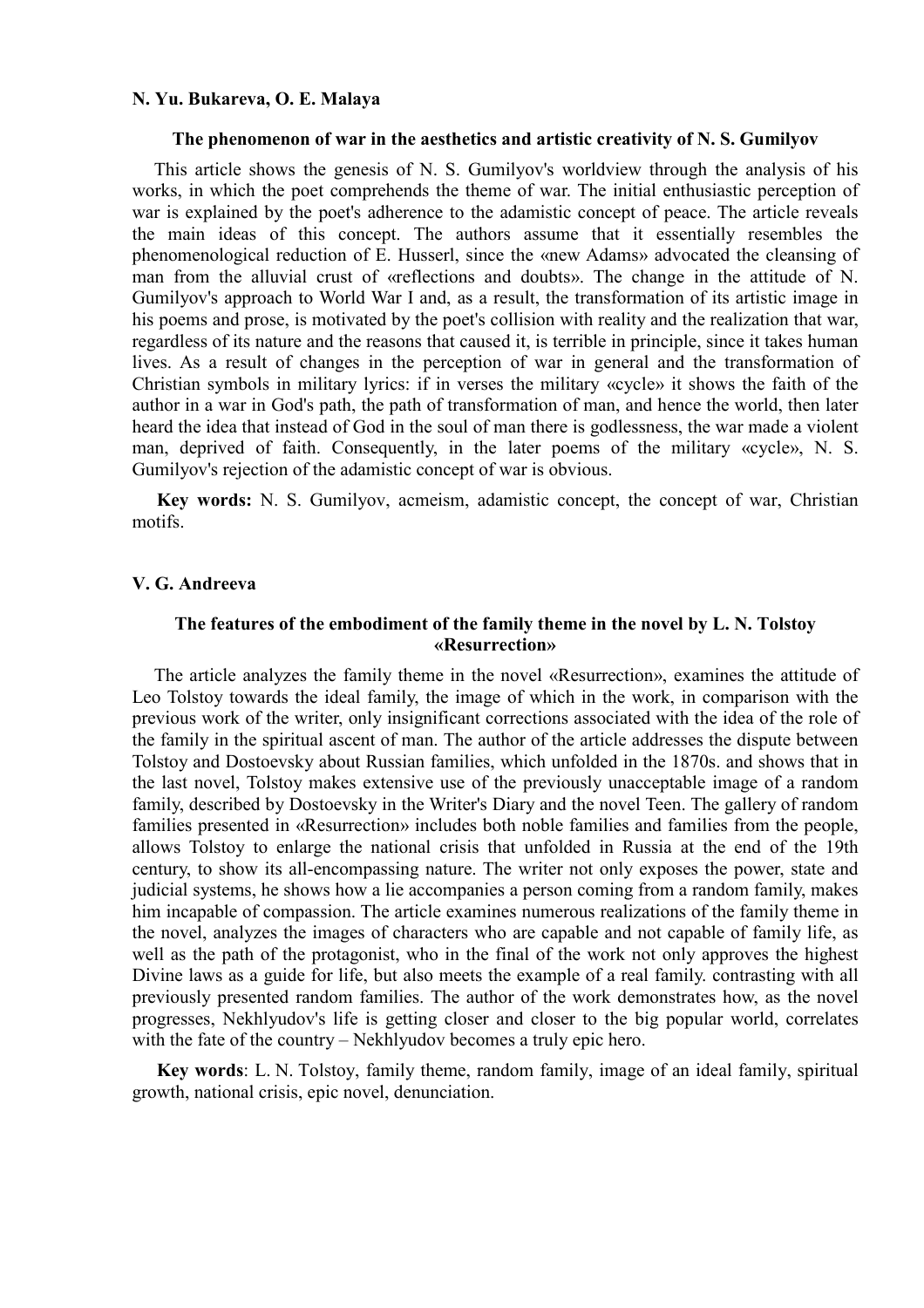### **T. V. Shvetsova, A. P. Zemlynikin**

# **The problem of creating a cognitive model of the act of a literary hero (based on A. F. Pisemsky's novel «Men of the forties»)**

Studying the work of Russian writers from the perspective of modern literary approaches is one of the leading problems of the theory and history of literature. Many research works are written within that framework. Designed on the basis of such an approach, this article is devoted to the analysis of one of the aspects of A. F. Pisemsky's novel «Men of the Forties». We examined the image of the novel's protagonist, Pavel Vikhrov, from the point of view of his committing an actively responsible act marking his place in the world. The central problem of the article is the cognitive modeling of the act of a literary hero.

The article studies the nature of the act of a literary hero in the artistic space of a Russian novel; the capacity of the cognitive approach to studying the behavior of a literary hero is analyzed. The performer of the act is a hero introduced into a number of literary universals, i.e. «a man of the forties». The novelty of the research work is largely determined by the combination of literary research methods and the technologies of categorical-system and cognitive analysis of texts. The result of the analysis is an algorithm for creating a model of the act of a literary hero and applying it to a specific work.

The authors of the article come to the conclusion that the description of the act of a literary hero using cognitive models allows: firstly, to understand the motives of the act of A. F. Pisemsky's hero; secondly, to discover the essence of this act; thirdly, to study the features of A. F. Pisemsky's artistic picture of the world through the act of a literary hero.

**Keywords:** Russian literature of the 19th century, A. F. Pisemsky, literary hero, act, cognitive modeling.

#### **T. G. Kuchina**

# **«Filling in the gap between sound and word»: acoustic image-making in B. Akhmadulina's lyrical poetry**

The article analyzes relations between the sound and the word in the image-bearing system of B. Akhmadulina's lyrical poetry. Among the acoustic objects in the poetess' works one may discover sounds of natural environmental phenomena, as those of rain, of dripping water, cock's crowing, etc., as well as the audible strata of culture (sounds of music, singing, or gramophone play). Meaningfully, the audible natural world is often expressed by either comparing it with music, or metaphorically, associating it with human speech, or, ultimately, with a prophetic or even sacred word. Sounds of everyday life, as the click of an electric switch, or the squeak of an opening door, as a rule, lose their direct material meaning and acquire metaphorical and symbolic connotations. The acoustic background of everyday life in Akhmadulina's lyrical contents is turned into the «speech» of ordinary objects and can be juxtaposed with the poetess' word, the poet being responsible to endow space with a voice. Paradoxically, it cannot be achieved by music. For all the high density of Akhmadulina's musical associations, she seldom describes them, more often than not in the majority of musical fragments there appears «the silent movie effect», when acoustic means of the performed music is represented via its visual analogs, while musical instruments are needed only metaphorically or as means of comparison. Real sounds, those that will acquire actual meaning serve as blood emphatic accents which turn into 'bleeding speech'. It is only then that the gap between the sound and the word dies away. The process of extracting the sound is hard and almost always painful. Still, that is the only way of overcoming the existing noise which claims the word's space, and thus saves the object from namelessness. It is only the poet's living voice that is able to give speech its identity and credibility. It is only by extreme effort that one can give name to the existing matter. Only by saying it aloud can you come into contact with Truth.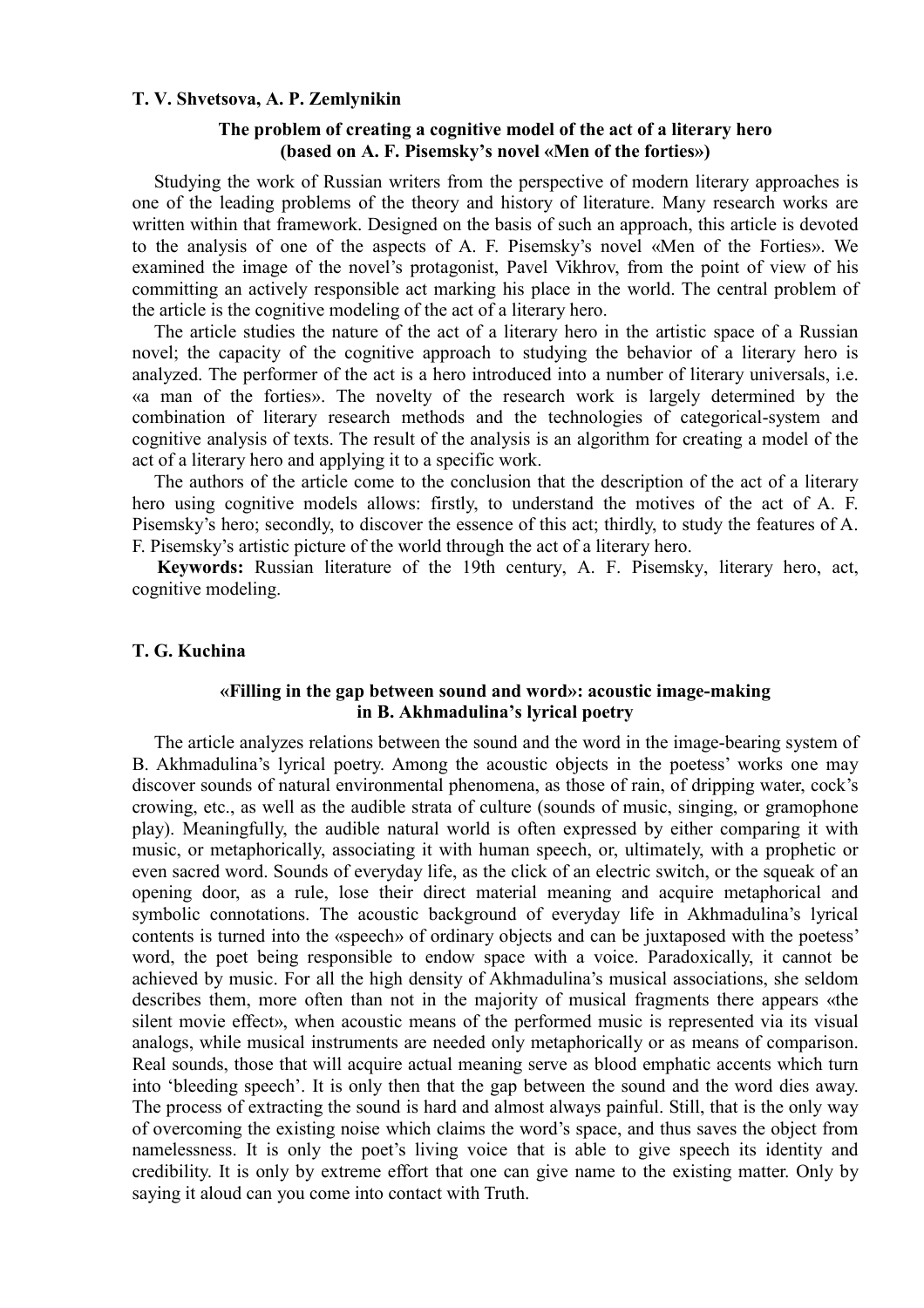**Key words:** Akhmadulina, poetic phonetics, sound, voice, music, articulation.

## **M. U. Yegorov**

# **Polysemy of the sense in A. Terz (A. D. Sinyavsky) «Good night»**

The novel «Good night» was published in Paris in 1984.The author of the novel is a writerimmigrant A. D. Sinyavsky who took a pseudonym Abram Terz. The key conflict of the novel is the fight for interpretation. The opponents of the protagonist aiways insist on unambiguous answers but he himself prefers polysemy. The refusal from simplicity is viewed in many aspects of the novel «Good night»: (good wish but the connotation of fear, horror); intertexual character of the titles in the chapters («Shifters» – the title of the article in which the activity of A. D. Sinyavsky was judged; «Dangerous ties» – the novel by Sh. De Laklo; «In the belly of the whale» – the story of prophet Jonan); stylistic discord (from taboo language to archaic); characters (many names of the wife in one of the abstracts, reincarnation of a father in a different person, edge erasure between fantasy and reality (a confession of a father about a device in his brains); avoiding of linear plot development; three independent having their own titles parts («Mirror», «Glasses», «Treatise about mice and about our incomprehensible fear of mice»). The most important tool in the fight for breaking unambiguous understanding of a reality in the novel is metanarrative. The crossing of «Literature» and «Reality» is seen in the initial plot situationcondemnation of a hero for publishing his works abroad. Real events in the novel are compared with these or those aspects of literature. The character himself can be less important than his name, the number of letters. One of the main motifs of the novel is the motif man-word. In «Good night» there are fragments which do not have any connections to plot division but they are devoted to the ideas of writing a book. The narrator takes a leading role in maintaining a sense polysemy.

**Key words:** A. D. Sinyavsky, «Good night», Russian abroad, metanarrative.

### **O. A. Golovacheva**

# **Ethnocultural perspective of N. S. Leskov «From one travel diary» in line with the 'оwn – аlien' paradigm**

The article examines the words that are relevant for the conceptual picture of the world, created by the great master. Leskov, opposition of lexemes of the paradigm «friend or foe». The linguistic means used by the publicist to depict the national character of Russians and others, in particular, Poles, demonstrate the main characterological features of both «ours» and «strangers». The publicist in his assessments is convincingly objective, which is clearly demonstrated by the illustrative material. The relevance of the work lies in the fact that the littlestudied work is being investigated, the author's intention is determined, clearly explicated or requiring a reader's «decoding», which is typical for the texts of N. S. Leskov. The function of lexical and phraseological units within the framework of the «friend» / «alien» correlation in a travel essay about foreigners, taking into account many components, incl. historical plan, allow the reader to form his own view of the Russian and foreign mentality, national character as an objective given, as well as the specifics of the text of N. S. Leskov. The essay «From a travel diary» served as the material.

**Key words:** N.S. Leskov, early journalism, travel essay, «friend or foe» category, means of evaluativeness, semantics, moral constants.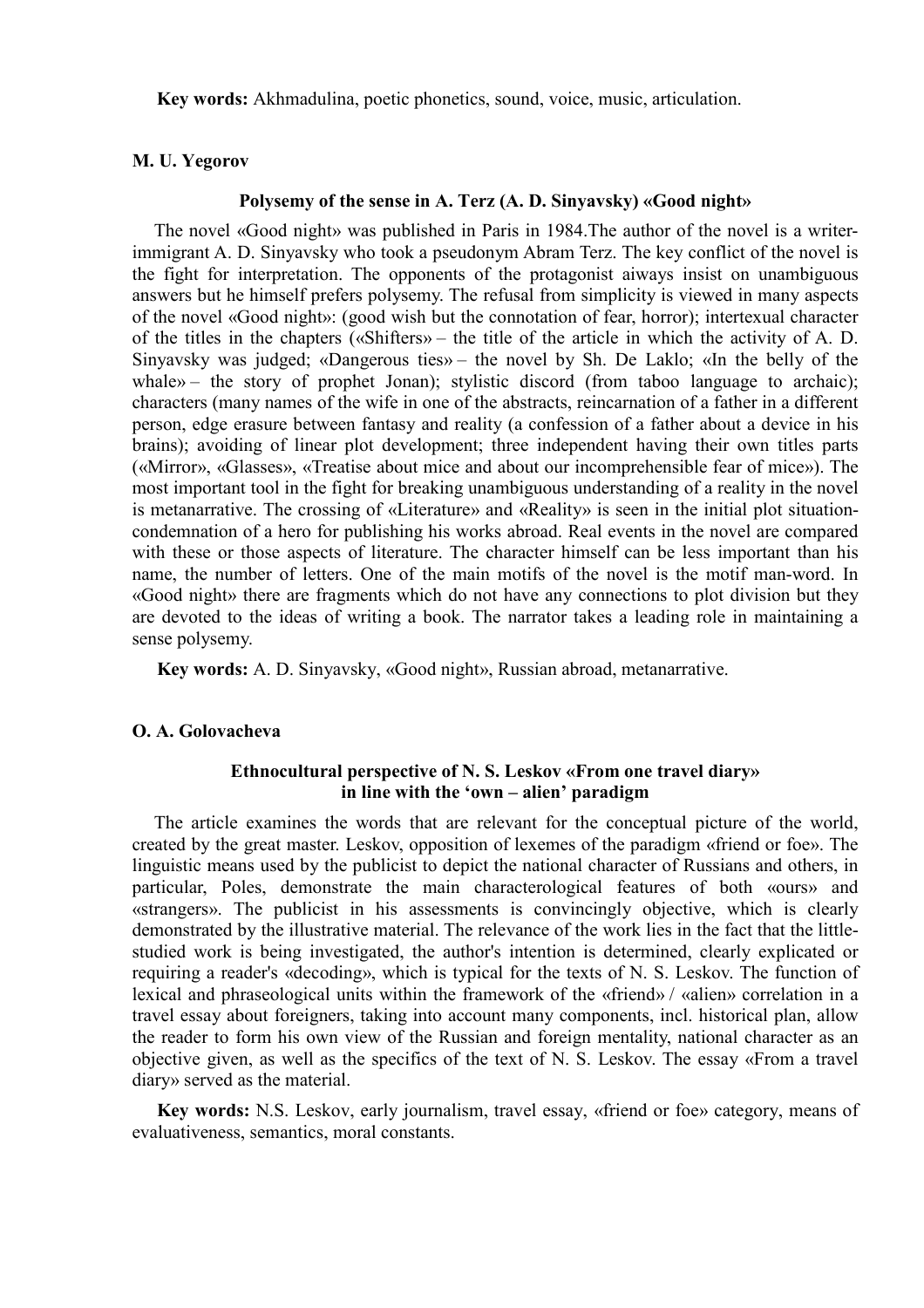# **N. P. Galkina**

### **Syntactic and semantic syncretism of the word** *ведь* **at the level of hypotaxis**

The paper is devoted to the role of the word *ведь* in the organization of a subordinate syntactic connection between sentences. The work is carried out within the study of the expression of relations of conditioning through complex sentences in works of the book style – scientific and publicistic. The word *ведь* has a variety of shades of meaning, it features polyfunctionality and syntactic variability. Most grammatical descriptions qualify it as both a particle and a conjunction. Given the polysemy and variety of uses of this word, modern researchers who study discourse classify it as a discoursive word/discourse marker. It is noted that polysemy and syntactic variability of the modern word *ведь* result from its historical origin and development. The method of interpretation based on the etymologically inherent meaning of this word and transformation method are proposed as a way to concretize relations marked by this linking device. According to observations on the material of journalism *ведь* often acts as a linking word for causal constructions both within a complex sentence and between separate, semantically related sentences. In certain cases, there is a combination of causal and conventional meanings. In addition, the combination of *ведь* with adversative conjunctions *a, но* adds the seme of concession. The observation results are illustrated with examples from journalism materials with their subsequent analysis. It is shown that replacing *ведь* with categorical causal, conditional, concessive conjunctions confirms the corresponding relationships, however, it cannot provide a full disclosure of the meaning of the statement, since with such a transformation the seme of presence, complicity, and the author's assessment observed in the original statements is lost. One should say about the stylistic marking of the structures under study, which contribute to the implementation of the evaluative and influencing function of the journalistic style.

In other cases, the word *ведь* acts as a particle, contributing to the actualization of the utterance as something known, obviously expedient. Although there is a causal relationship in such constructions, the connecting function is not paramount there. Thus, the polyfunctionality of a polysemantic word *ведь* ensures the variability of its use by the authors and a multidimensional approach to its linguistic description.

**Keywords:** conjunction, particle, discourse marker, shade of meaning, relations of conditioning, polysemy.

### **R. V. Razumov**

### **RF postsoviet urbanonymy: main nomination motives and citizens' expectations**

The aim of this article is the analysis of RF postsoviet urbanonymy, comparison of the nomination motives with those expectations which exist in the society. The author reveals the idea on the example of the titles, names of 23 towns and cities of different regions of RF. The material is analysed in the article according to onomasiological viewpoint. It is compared with the data of sociological surveys in Yaroslavl and Krasnoyarsk. The main attention is given to the analysis of modern onymic situation and the peculiarities of nomination motives. Toponymic committees are an expert body whose decisions serve as recommendations for local executive and legislature branches. Nowadays the main stream of citizens and organizations appeals is connected with the perpetuation in urban toponymy the memory of the people. The author highlighted three motives in object nomination in postsoviet urbanonymy: memorial nomination (names-memoratives), descriptive nomination (names-characteristics), evsemantic nomination (names-positives). The major nomination motive of the objects is creating memoratives. The main peculiarity of this type of urbanonisms development in the postsoviet period is the translation of regional identity with new models. Among personal memoratives new models of names appeared: urbanonyms named after saints and priests, heroes of prerevolution Russian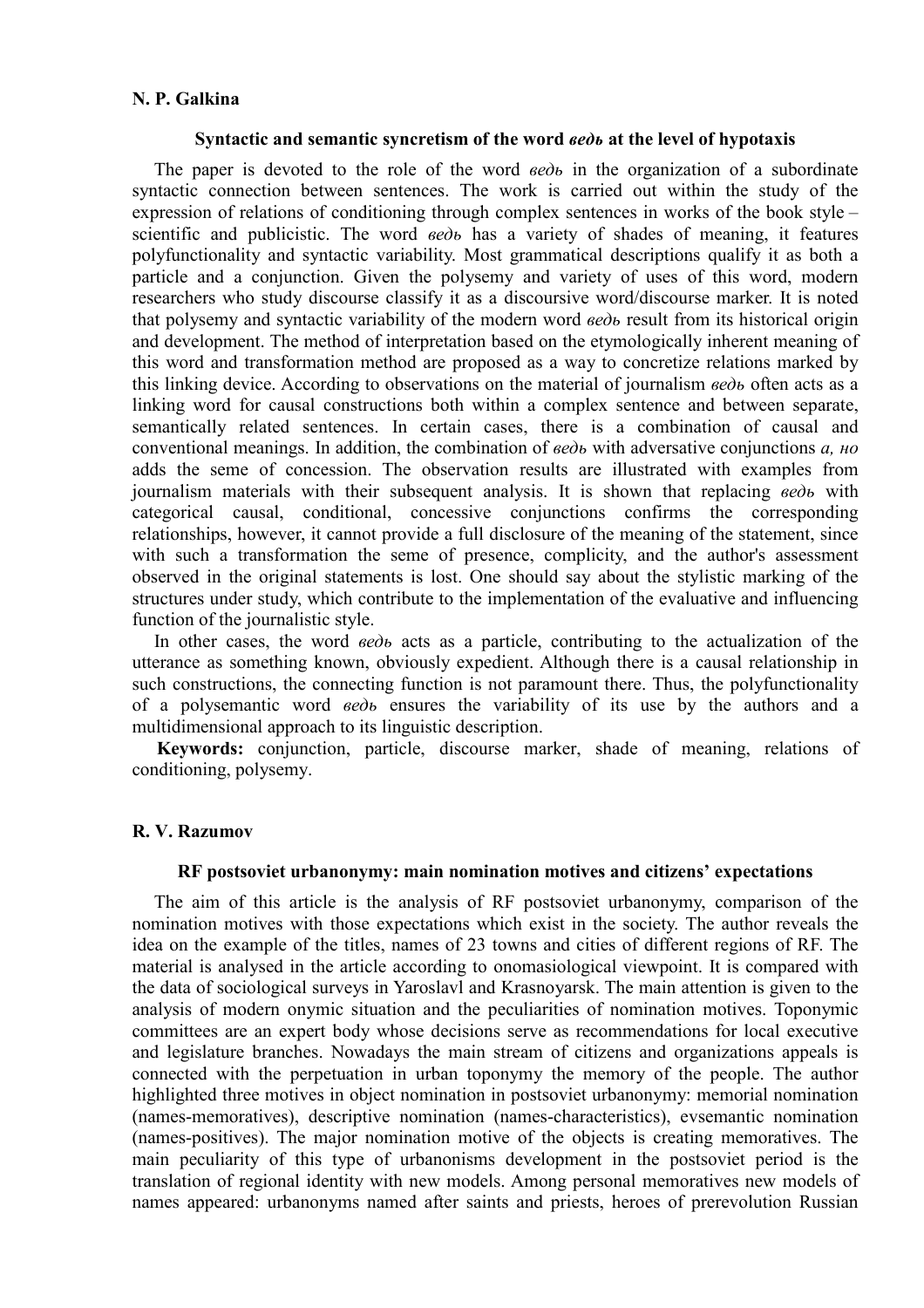history, local enterprises' directors, law enforcement workers perished at work, sportsmen, coaches. The author showed main complexities of descriptive names creating. He thinks that it is important to create evsemantic urbanonyms with great care. When creating them it is necessary to fix the names of natural phenomena and rare and endangered species of plants, birds, animals typical for this or that region where onyms are thought over. In the conclusion of the article the author assumes that in each city or town it is necessary to work out the concept of regional urbanonymy policy and to attract historians, culturologists, philologists and ethnographers.

**Key words:** socioonomastics, cities, onymic space, official urbanonym, godonim, memorative, nomination motives.

### **A. P. Bazhenova**

# **English menemes as representatives of a contiguous linguistic picture of the world in the early publicistic texts by N. Leskov**

The article examines characteristic English menemesin their stylistic significance, which are used as representatives of a contiguous linguistic picture of the world in the texts of the early publicistic works by N.S. Leskov in connection with the author's reasoning about social and cultural problems. English menemes are characterized as idiolectemes, verbalizers of cultural concepts, explicators of the intentions and pragmatic attitudes of Leskov the publicist, which is seen as the relevance and novelty of the research. English menemes are analyzed as components of an individual conceptual sphere, taking into account their associative and connotative potential. It is proved that the functioning of menems in the author's text as representatives of the contiguous linguistic picture of the world contributes to the transmission of conceptual information in an individual interpretation, as well as the formation of ethnic ideas. The role of English menemes in the text space of a publicist is determined. Their stylistic functions in a pragmatic aspect are revealed. Methods of observation, analysis applied to material extracted by targeted sampling, conceptual approach were used. Conclusions are formulated about the pragmatics of using English memes in the early publicistic texts of N. S. Leskov as demonstrators of the author's intention and means of forming the image of a foreign people. The article can be of practical importance for the expansion of linguistic forestry, the study of the Anglosphere, the linguistic picture of the world and similar formations, clarification of the functions of English vocabulary in the scale of the author's chronologically outlined supertext and its role in activating the reader's interpretation.

**Key words:** language of Leskov's works, publicistic text, English menemes, cultural concept, contiguous linguistic picture of the world, ethnic ideas, idiolectemes.

#### **V. I. Peftiev, E. I. Boychuk**

# **The specifics of the idiolect of E. Macron in the context of his political activities**

The aim of the paper is to present the results of the analysis of the idiolect of the French President Emmanuel Macron in the context of political events presented in the president's addresses to the nation. The following tasks are solved in the work: the mechanisms of the influence of his speech on the recipient are determined, the aspect of an interdisciplinary dialogue between political science and linguistics is reflected, attention is drawn to the context of the discourse of E. Macron against the backdrop of a changing world, challenges in France's domestic and foreign policy. The analysis of the idiolect of E. Macron from the point of view of the implementation of its communicative functions was also carried out. The conclusion of the article is informative for the increment of knowledge in sociolinguistics and political linguistics.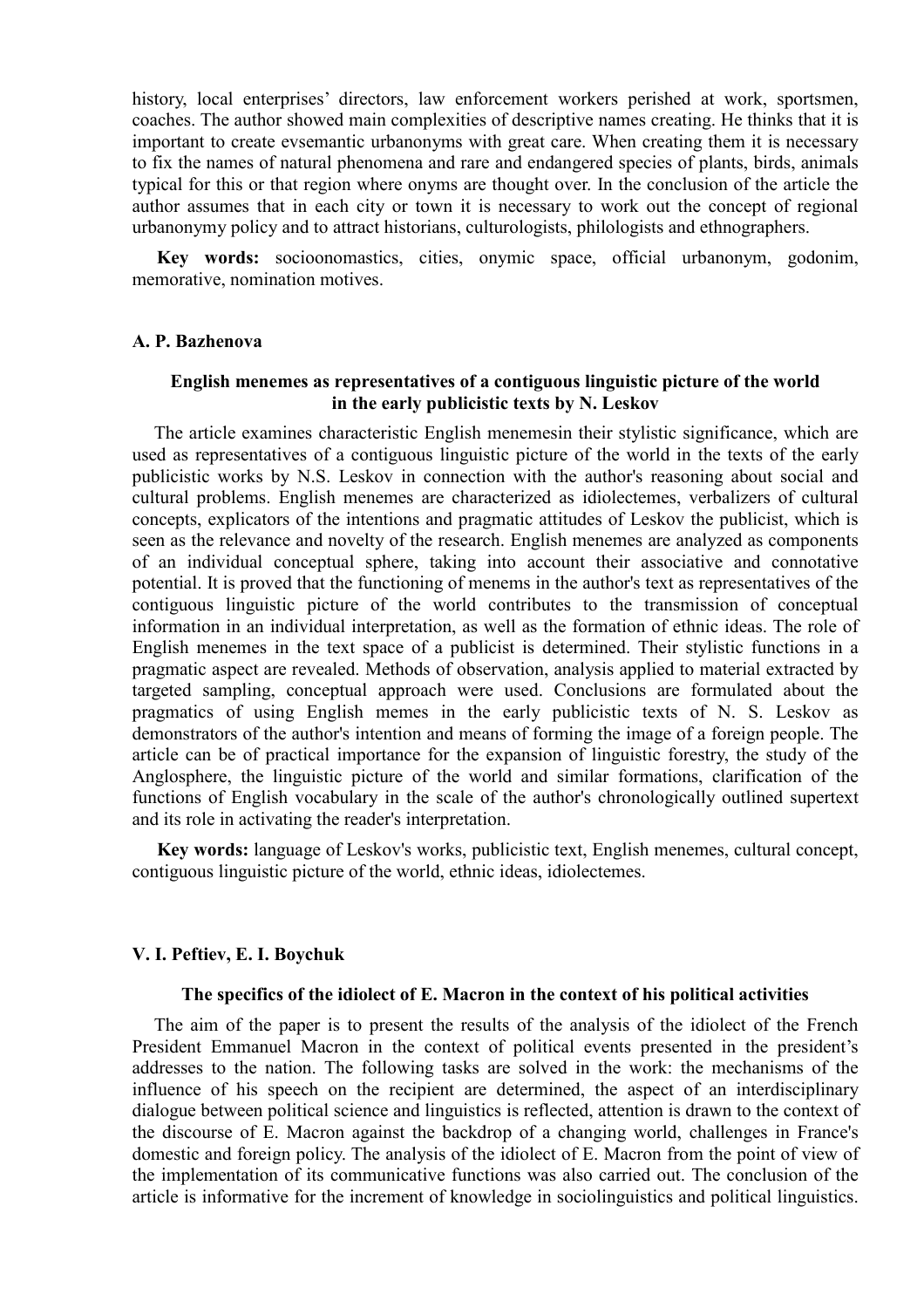The main result of the study was the conclusion that the individual style of E. Macron is distinguished by the desire for a neat, cautious, but at the same time bold attitude to the word. The specificity of his speech is manifested at all linguistic levels, namely at the phonetic level, clearly defined in terms of diction and arrangement of pauses, linking and accentuation by declaring, at the lexical level in a peculiar choice of vocabulary, in some cases outdated, uncommon words, as well as in the use of metaphors and phraseological units, at the syntactic level – in the use of complex syntactic constructions and anaphoric repetitions. This specificity draws attention to itself, it defines the president's idiolect as a person striving to take the country's development to a new level, to take care of the nation, at the same time emphasizing his rather tough position in relation to the whole world.

**Key words:** idiolect, individual style, political discourse, political linguistics, sociolinguistics, E. Macron, linguistic and cognitive analysis.

#### **N. M. Vasiljeva**

#### **The combination of verb predicates: simple or complex sentence?**

The article is concerned with the problem of correlation of the homogeneity and the coordination in French that is essential to differentiate a simple sentence with the similar verb predicates of a complex sentence. The urgency of such problems is based on the similarity of these syntactic constructions due to the co-ordination link existing in both constructions. This fact doesn't allow the grammarians to arrive at a common view on the nature of the two constructions. The author proves the influence of the verb predicate syntactic links with the other parts of the sentence on classifying the structure as a simple or a complex sentence. In the paper there have been studied the similar verb predicates in the extended and unextended sentences. In the extended sentences the author focuses on the form and place of a complement, on the presence or absence of the adverbial modifier. The verb predicate grammar form itself influences the differentiating the two structures. Thus, it has been concluded that the main distinctive feature of predicate homogeneity is the grammatical marker. There have been detected the supplementary distinctive feature of predicate homogeneity is the semantic aspect, the lexical meaning in particular. The treated analysis of the empiric material shows the dependence of determining the two syntactic units on the stylistic norms and the rhetorical mode. The most important finding of the research is that, contrary some scientists' opinion, there is no reason to abandon the term of the similar verb predicates in French.

**Ключевые слова:** French language, complex sentence, simple sentence, homogeneous parts of a sentence, coordinating link, complement, syndesis, lexical grammatical nature of the verb.

### **G .V. Оvchinnikova**

# **Semantic shifts in the covideterminological field of the french medical terminological system**

The article first defines the concept of «co-terminological field» and establishes its place and function in the medical terminological system. The factual material based on special medical literature, media texts and lexicographic sources allows us to fill in the gap in the conceptual apparatus in the French medical discourse and clarify the definition of the medical term. Wordformation analysis and word-formation synthesis in combination with component decomposition of the seminal composition formed the basis of the methodology for studying the structure and semantics of Covid terms in modern French. The allocation of the central and peripheral axes of the lexical-semantic field contributes to the codification and semantic variability of Covid terminology. Borrowed words from the English language occupy a special place in the term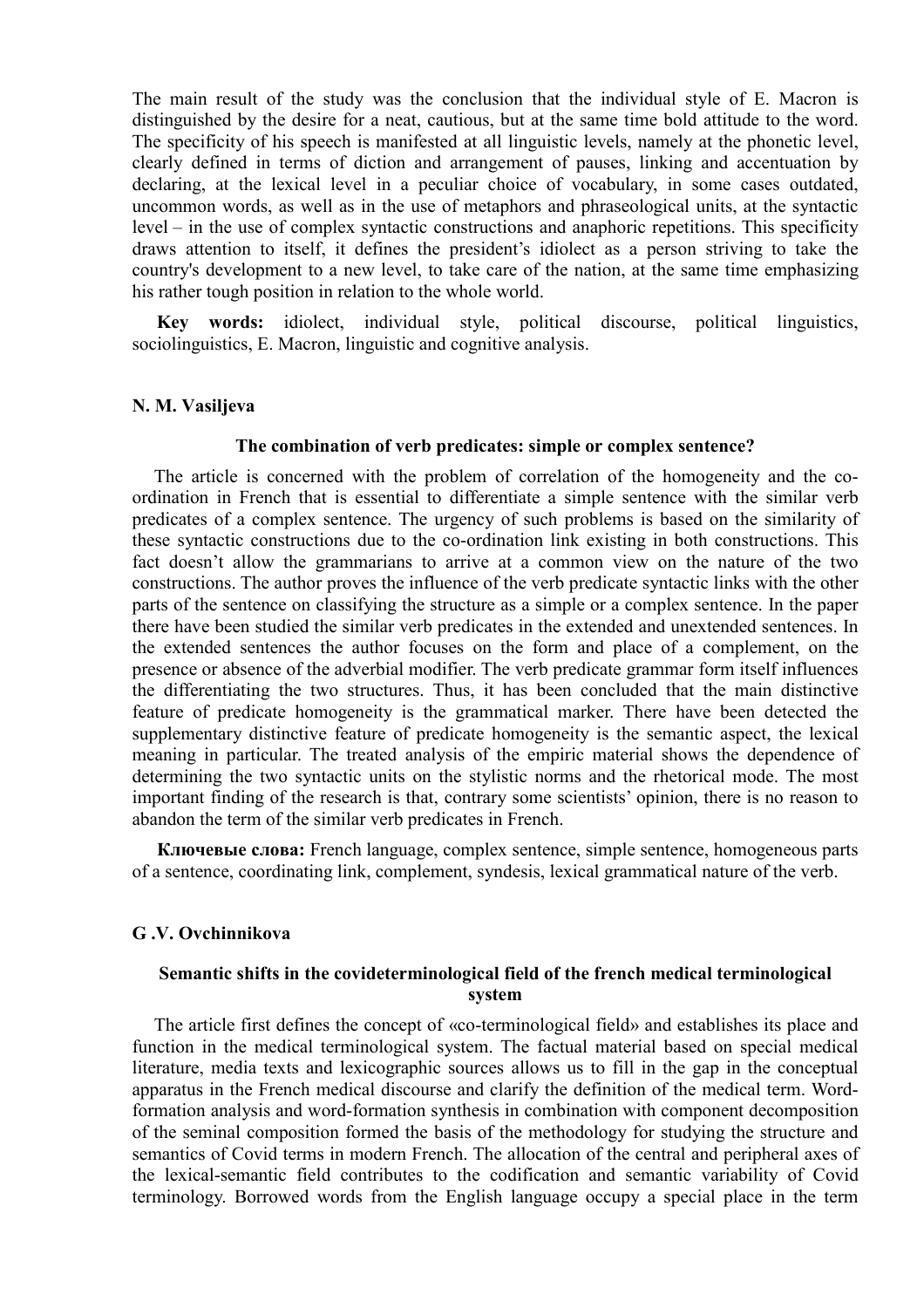group under consideration, which are more easily assimilated in the French word-production system as letter abbreviations, but are replaced by French equivalents at the lexical level.

**Key words:** term, terminological system, medical discourse, word-formation series, Covid terminology.

### **A. V. Solntseva**

#### **Romance languages: history of formation and classification problems**

This article deals with issues that arise when analyzing Romance languages. Firstly, the author investigates the problem of determining the number of Romance languages and their classification. In modern linguistics, these issues remain unresolved. The classification of Romance languages changed depending on what grounds were proposed to be taken as its basis. Moreover, the status of some Romance languages remains controversial, so different authors list a different number of Romance languages. Secondly, the article describes the process of Romance languages formation: an attempt is made to explain the similarities and differences observed between them. The main reason for the similarity of all Romance languages is their common source: the Vulgar Latin.

The article indicates the following factors that influenced the process of divergence of Romance languages: 1) A different substratum upon which the Vulgar Latin was superimposed in the provinces of the Roman Empire. The substratum is a complex of features of a local native language dissolved in a colonizing language. 2) Different superstratum. The superstratum is a complex of features of the extinct language of the non-native population remaining in the original language. The most active superstrate was German. Inhabitants of the Romance area in different parts of Europe had to deal with different Germanic tribes. 3) Different adstratum. The adstratum is the mutual influence of neighboring languages due to the long coexistence of two languages. Unlike substratum and superstratum, both interacting languages continue to exist in this case. The different geographical position of peoples of the Romance area determined a specific adstratum typical of a particular Romance language. 4) The state of the Latin language by the time a given province was colonized. 5) Duration and degree of Roman influence.

**Key words:** Romance languages, French, Vulgar Latin, Celtic languages, superstratum, substratum, adstratum, borrowing, similarity, divergence.

### **M. S. Burak**

### **Some aspects of linguistic analysis of H. Kortasar's short story «Сontinuity of parks»**

This research is devoted to H.Kortasar's short story «Сontinuity of parks». The relevance of the topic is connected with the possibility to make a multidimensional analysis. The aim of the research is to demonstrate great importance of linguistic analysis of a short story for the revealing of its meaning. In the Introduction a short description of the structure of the story is given. There are two plans, two realities which exist parallel to each other and at the end they meet. The main character of the story **«**Сontinuity of parks» is the victim of the character of the novel read by him. The second part of the article is devoted to the short view of the literature criticism of this piece of work. The main attention is given to the phenomenon of metallepsis, the notion of chronotope, the category of myth and connection of this piece of work with H. L. Borhes's works. The author of the article also pays attention to H. Kortasar's aesthetic concept connected with the phenomenon of «reader-female» and the author's view on a literature piece of work from the viewpoint of «play». The relevance of «interaction between key moments of the text» and a reader's experience. The third part of the article gives a linguistic analysis of some elements of the story including nominalization and ontological metaphor. The author gives a detailed analysis of lexeme and phrase *dibujo* (drawing, outline), *el dibujo de los personajes*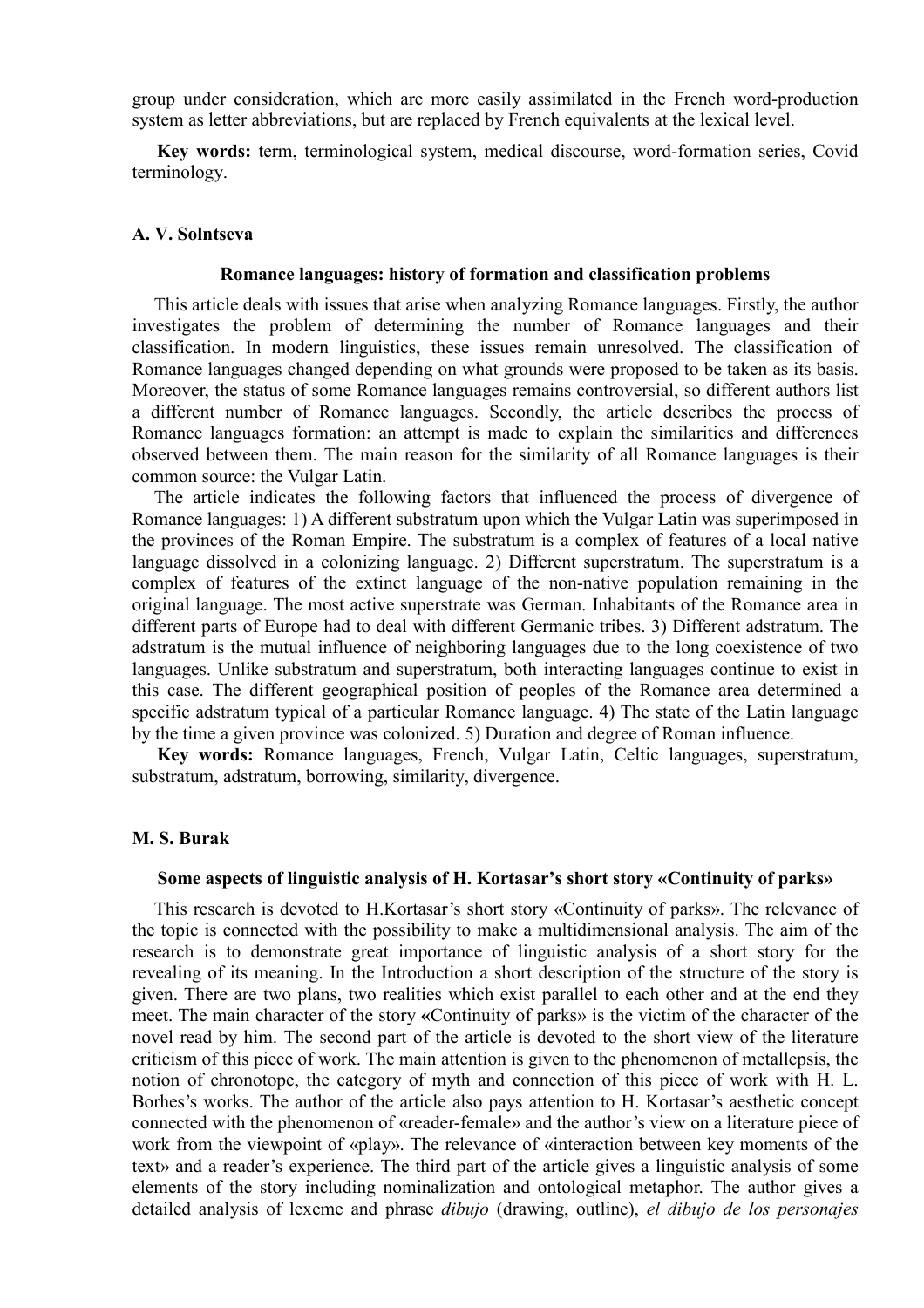(outline, character sketch), *ilusióni* (illusion), *intrusion* (intrusion), *continuidad* (continuity). As a result the author makes following conclusions. As in many other stories H. Kortasar in «Continuity of parks» involves the reader in the narration, gives a riddle to him which can't be solved from the viewpoint of formal logics. The intrigue of the narration, its «its inner structure» is implemented because of great opportunities of Spanish. The interpretation of an open end in some literature works of postmodern period is the main task of the reader who becomes а «coauthor» of the text.

**Key words:** plan, continuity, end, metallepsis, chronotope, myth, connection, outline, illusion. intrusion, nominalization, metaphor.

### **Z. B. Dolguikh**

### **The portuguese pronoun as a typical graduator-extensive of the ultimate measure**

The article is based on an understanding of the possible functional and semantic classification of lexical units of the Portuguese language according to a graded criterion, which corresponds to the operational perspective of the semantic application of the language.

One of the forms of visualization of grading operations can be a grading scale, or a graduation scale, the possibility of which is supported by the existence of an intuitive perception of a certain sample, a certain point of reference, a certain norm, above and below which are certain zones of units that fall into the grading situation. The author notes that the grading operator as a minimal linguistic variable is not only a marker that specifies the degree of deviation from a certain ordinary level and provides a modification of the value (movement down or up the axiological scale), but also an element of ordering reasoning, expression of opinion, and personal attitude of the Portuguese speaker.

The article analyzes operators that belong to the group of high-degree and ultimate-measure graduators. The analysis of the combinability of the operators considered by the author allowed us to distinguish two ways of grading limit features in the Portuguese language: ingerent and extensive.

Extensive gain has more to do with the verb, in the amplification of which the orientation of the actants are expressed more explicitly. This allows you to select a special type of gain – actant gain. However, even when grading adjectives, some Portuguese ultimate-measure gradators or graduators are able to participate in extensive models, such as the quantifier pronoun *todo*, *toda* (all, entire, whole).

In addition to differences in the method of modifying a trait (extensive or inherent) and in the modal part of the value, ultimate measure operators differ in the nature of the trait representation. Some of them represent a trait in statics, regardless of its previous development (*absolutamente*, *inteiramente*, *totalmente*), and others represent the ultimate measure of the trait as the result of its previous development and accumulation (*completamente*, *todo*, *de todo*).

**Key words:** degree; measure; operator; operational; graduator; graduation; explicit; implicit; ingerent; extensive.

## **V. I. Konkov, T. A. Solomkina**

## **The formation of dramaturgic speech meaning**

Specific ways of forming the meaning of a dramaturgic phrase lie in its basic characteristics, its ontology. There are three stages of the formation of its meaning. The first stage is the text of the play, which in many ways determines the semantic basis of the future performance as a whole and of each single phrase in particular. The second stage is the work of a Director who, based on the text of the play, forms the overall aesthetic concept of the future performance and about the performance as a multicode entity, defines the principles of work for the specialists in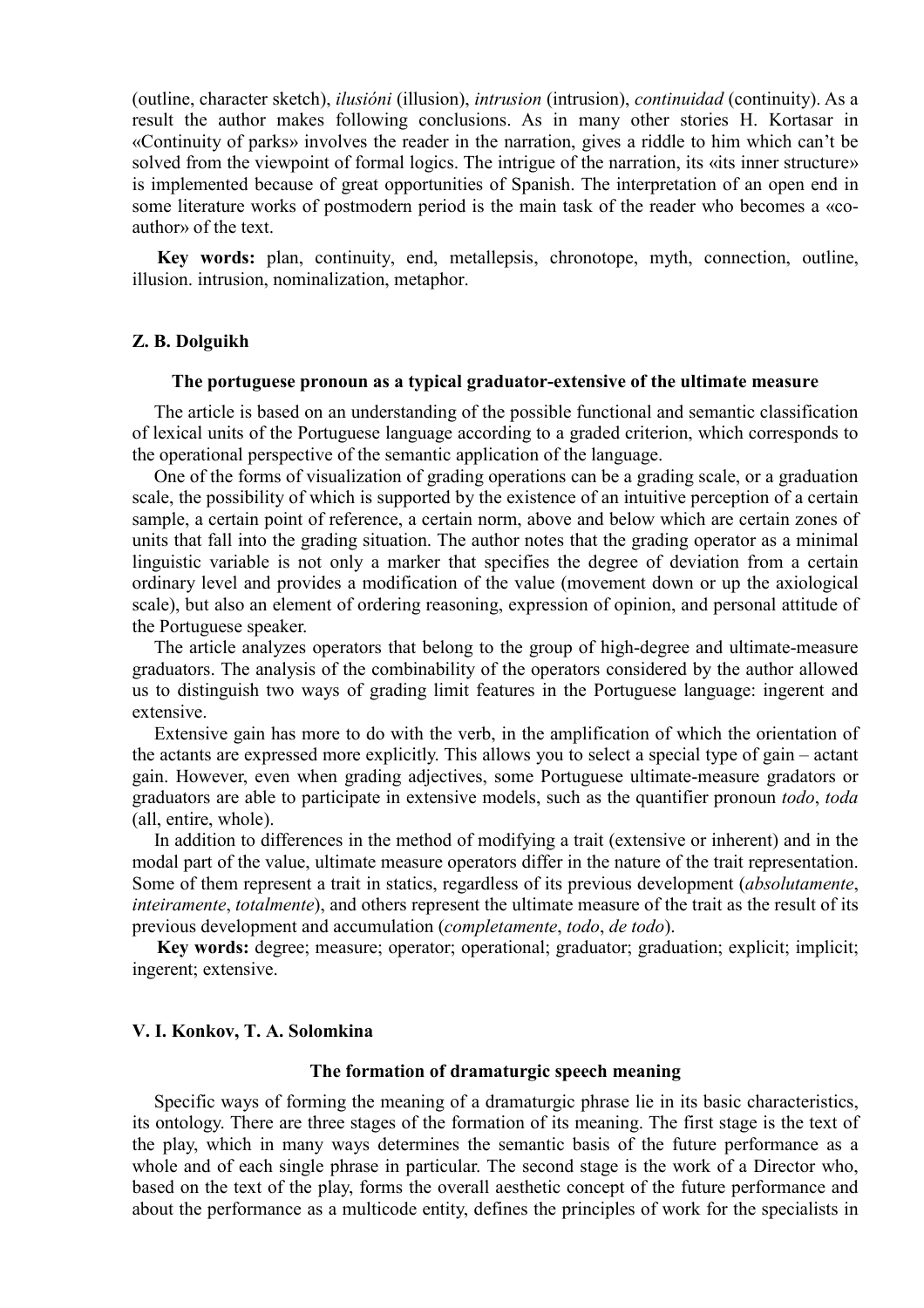such semiotic systems, as the material/object world of the stage, scenery, light, color, music, noise. The Director forms the concept of the chronotope of the virtual world of the performance and the general concept of each character for the performer. The third stage is the work of the actor, who is the key instance in shaping the meaning of the play as a whole and each of its phrases separately. The key communicative role of an actor is not described in the traditional multicode understanding, but in the aspect of space-and-time correlation of the virtual world of the performance presented on the stage, and and the social space-and-time space of the viewer. The viewer identifies himself with a particular character and simultaneously exists in two worlds: a virtual world of the play and the world of his own life. One can get acquainted with the performance in different ways, but one can watch the performance only where and when it takes place. In the system of the chronotope categories and in the system of social space the semantics of the same verb is described differently. The mandatory connection of the performance with the exact coordinates of the social space-time inevitably adds a socio-political aspect; it makes the play part of people's life, making the theater one of the main components of the communicative environment of society, and functionally bringing it closer to traditional media.

**Key words:** dramaturgical text, multicode, chronotope, social space-time, verb tense, identifying semantics, evaluation, subjective modality, actor.

### **V. N. Stepanov, M. A. Rybakov**

#### **Information barriers in communication s and their overcoming in military organizations**

The article gives a systemic character of communications in a military organization based on existing regulatory framework and modern scientific, educational, reference literature on communication theory. The main attention is given to communicative activity in military organizations in terms of horizontal and vertical communications. The article gives a detailed analysis of the appearing of information barriers during organizational communication and ways of overcoming them. The authors underline the importance of the activity aimed at reducing the time for performing the tasks which the chief faces at the period of direct aggression threat(appearing of crisis situation) and in the war time without any decline in their performance. The article gives several steps and tasks for every step. That is:1) systematization and consistency in their performance ; 2)work out and probation of systemic model of service on organization works in the period of direct aggression threat (appearing of crisis situation) and in the war time; 3) nomenclature clarification of the normative and operational documents content ; 4) work out and approbation of methodical recommendations.

**Key words:** communications, information, military organization, information barrier, horizontal communications, vertical communications.

#### **O. L. Kramarenko, O. Y. Bogdanova**

#### **Тhe problem of lexicography of cultural-labeled lexic units in the educational dictionary**

The article deals with the present state and prospectives of modern learner's lexicography cultural aspect. The problems of culturally marked lexical units vocabulary representation are considered, among which the main one is the problem of intercultural communication – the problem of the linguistic and communicants' sociocultural codes commonality. Thanks to the modeling of the intercultural space of society in the dictionary form, it is possible to overcome barriers in the dialogue of cultures, which, in turn, contributes to the formation of a multicultural personality.

The priority characteristics of educational dictionaries for both general and special purposes are given. To solve educational and didactic problems in the educational process, a special role is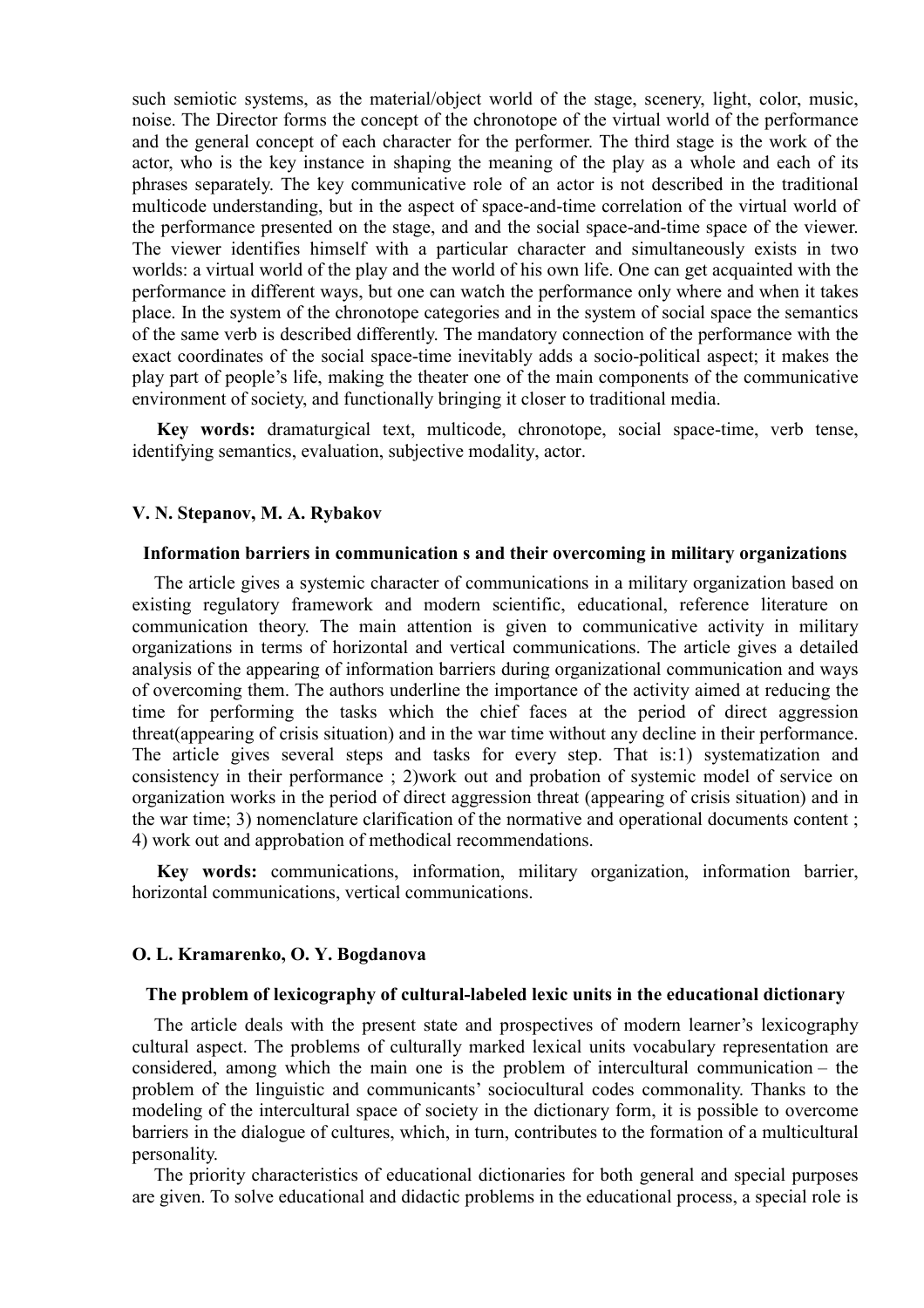given to cultural dictionaries, providing an understanding of the relationship between language and culture. The article presents a relevant set of parameters presented to the organization of the microstructure of the vocabulary article of the educational dictionary. Certain restrictions on the selected language material have been identified in accordance with the educational orientation and addressing of the dictionary to a foreign language students.

Of particular note is the problem of integrating phraseological units and proper names into the body of the educational dictionary that are not subject to direct translation and referring to equivalent forms. The results of the dictionary culturological commentary content analysis in interaction with other parameters, such as: etymological, historical marking, territorial and social affiliation of the commented culturally significant lexeme, are presented.

The problems associated with the reflection in the linguistic dictionary of culturally marked lexical units are identified and ways to solve them are outlined.

**Key words:** educational lexicography, culturological lexicography, culturally-marked lexical units, lexicographic parameter, culturological commentary, phraseological units, intercultural communication.

#### **A. N. Magomedova**

### **Тhe role of emotions in the creation of the world artistic text picture**

Human emotions and the mechanisms for their linguistic support has always been a subject of scientific research. A number of sciences studying the psychological phenomenon are Psychology, Physiology, Sociology, Philosophy, Ethics, Medicine, Biochemistry, Linguistics, Literary criticism. Obviously, the variety of positions and approaches is due to the abundance and the disorder of terminology in the problem of emotions. The ability of a person to experience emotions can be described in many ways – psychological reality, mental state, inner state, an emotional activity. The comparison of positive and negative emotions reveals both common and distinctive properties. However, positive emotions are never long lasting, but the negative emotions very long, prone to summation and more frequently than positive emotions, form a semantic complex that is a collection of images associated with the situation that gave rise to strong emotional experience. While updating one of the elements of this complex leads to the introduction into the consciousness of the other elements and, ultimately, brings to life a whole range of negative emotions, and when repeated calls to complex negative emotions they every time more increasing (growing sadness, anger and fear increase). But positive emotion lives by itself, and, being once called on any matter, the repetition of this circumstance does not occur or occurs in a reduced form. Emotive language is traditionally studied taking into account such categories as evaluation, expressiveness, imagery and its connection with the rating are particularly close. The pairing of emotion and appreciation do not lose their relevance. The article illustrates the analysis emotive vocabulary in the disclosure of the conflict on the example of the extract from the American novel by Theodore Dreiser.

**Key words:** emotional information, emotional coloring of the text, emotive vocabulary, picture of the world, artwork, characteristics of the character of the novel.

# **A. A. Shteba**

#### **Diplasty of language categorization of mixed emotions**

The article deals with the cognitive complexity of language categorization of emotional experiences on the example of mixed emotions. Using the concept of diplasty, which is a combination of opposite stimuli that destabilize human activity, it is shown that the explication of mixed emotions corresponds to the paradigm of complexity, the key elements of which are integrity, inconsistency, and non-linearity. The complexity paradigm presupposes the existence of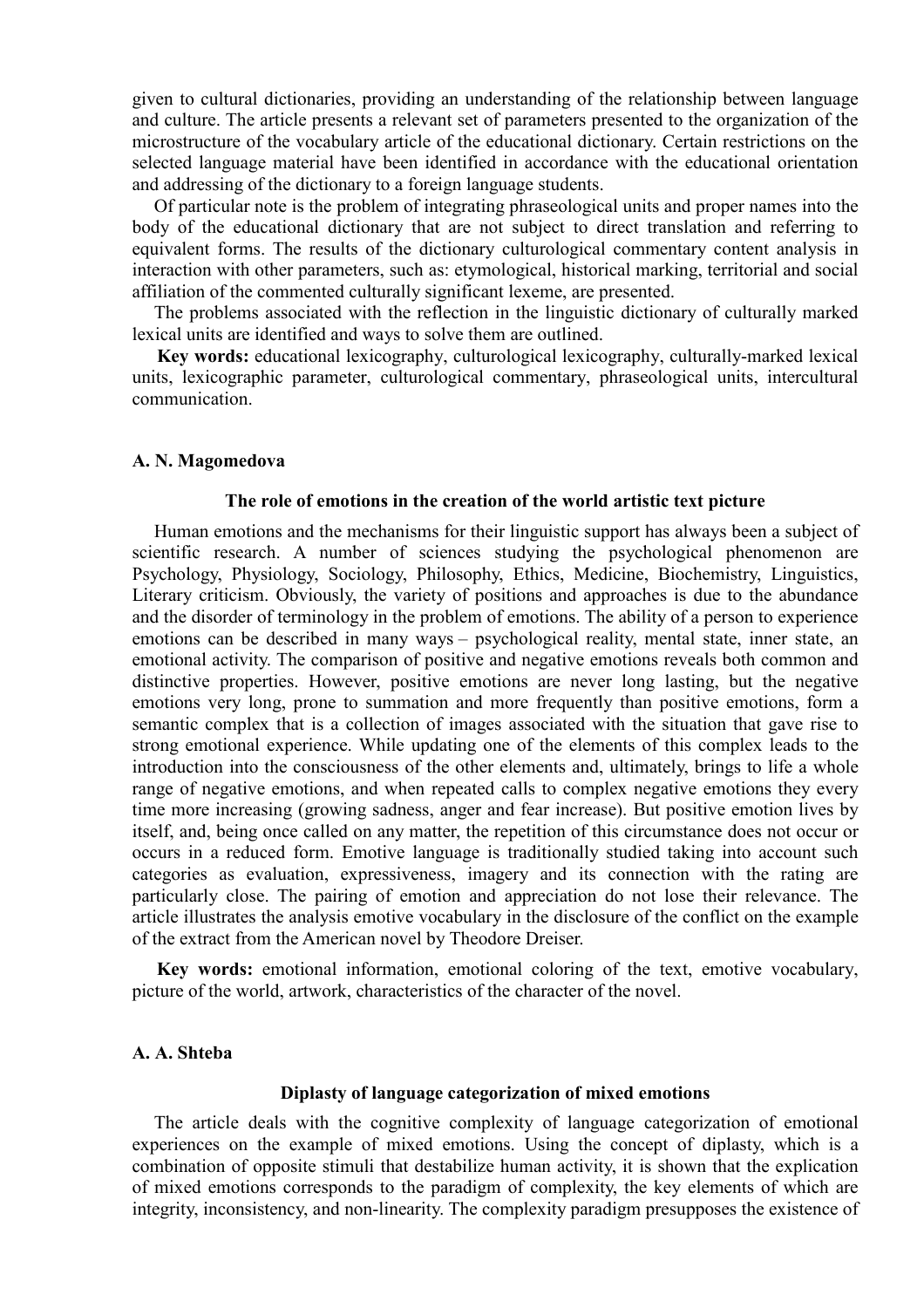a simplicity paradigm, which is a language system that has predetermined conventional means of expressing emotions in language and speech. By their cognitive complexity, mixed emotions introduce an element of instability and thus expand the potency of the system, transform it, and enlarge it. Mixed emotions, in which several types are inventoried (mono-, ambi-, and polyvalent), consist of a conscious or cognitive component and an actual emotional component that is directly experienced. The latter is defined in accordance with the methods of expressing the actual division of the sentence, when such components as the theme, the transition of Rema and Rema are distinguished within a syntactically linear explication of a mixed emotion, which correspond to the concept of informative significance. In this case, the Rema can be divided into sub-remas, the number of which is potentially unlimited. Taking into account the analysis of factual material from fiction and the results of the survey, it is proved that the dominant of mixed emotions for the speaker is not one of its components, but a complete indeterminate (mixed) emotional experience. At the same time, a relatively more active emotional experience forms the emotional dominant of the mixed emotion, regardless of whether this nomination is located in the prepositive or postpositive part of the lexical explication of the mixed emotion.

**Key words:** emotion diplasty, cognitive complexity; mixed emotions; complexity paradigm; actual sentence division; dominant; enactivation; «blind thinking»; theme; rema, language categorization.

#### **S. A. Nikolsky**

# **Ivan Bunin: peering into faces (Russia the day before and after October)**

The purpose of the article is an attempt to study how the writer-philosopher Ivan Bunin saw the Russian person and Russia itself on the eve and after October, 1917. For this purpose, the author analyzed important features characteristic of a number of works of Bunin's artistic philosophy, which are concentrated in the journalistic essays «The Damned Days», the story «Village» and the autobiographical novel «Life of Arsenyev». In the article, Bunin's method of analysis is compared with the methods of analysis of his contemporaries – Anton Chekhov, Maxim Gorky and Andrei Platonov with Bunin's analysis: the manner of seeing a particular person is compared with the Chekhov's manner of a benevolent sad observer, confident in the inevitable immutability of what is happening, Gorky's sympathetic empathy for the persecuted, combined with an undisguised hatred of the persecutors, as well as a number of writing tools characteristic of Platonov's realistic phantasmagoria. It is shown that Bunin's manner of philosophical and artistic reflection, still poorly studied, allows the reflecting reader not only to see the characteristic human features usually hidden behind external actions, but also to perceive the writer's assessments and deep philosophical meanings reflected in them.

Bunin's special writing style is not only a product of literary methodology. It is a unique way of perception and analysis of the surrounding world materialized in philosophical and artistic works, characteristic of a rare social type of artist – an aristocrat who valued honor and nobility above all else in Russian literature and disappeared after October, 1917.

**Key words:** Russia, man, October, philosophy, literature, history, culture.

# **A. V. Eremin**

#### **Soviet being: religious determinants and images of modern times**

The article is devoted to the study of the religious foundations of Soviet life in the context of their interaction with the images of the new Soviet era. The paper substantiates the thesis that the civilizational specificity of Russia, which is based on Orthodox determinants, has become the basis for building the Soviet value-normative system. Turning to the concept of religiosity put forward by E. Durkheim, the author comes to the conclusion that Soviet society was inherently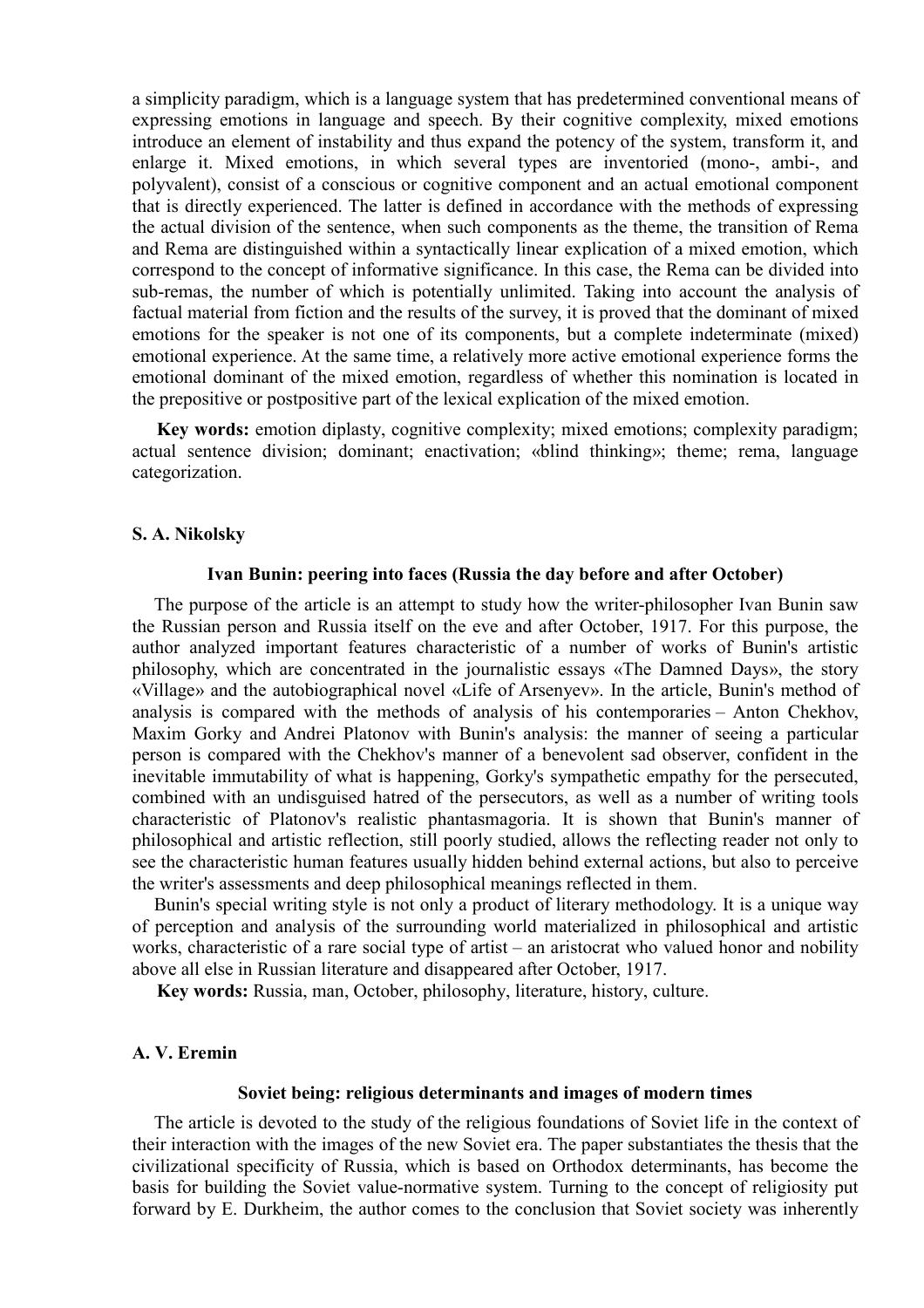religious, based on archetypal determinants, which created the specificity of Soviet being. The author develops the ideas of P.Ya. Danilevsky to identify and analyze civilizational paradigms, traces their influence on the understanding of power, society, and man. Characterizing the civilizational determinants that existed in the cultural matrix of Soviet being, the author focuses on the peculiarities of the Orthodox world outlook, proving the idea that Soviet ideals and values are a new format of Orthodox imperatives that existed despite religious persecution and antichurch policies. The fundamental Orthodox imperative that determined the historical and cultural dynamics of Russian society, according to the author, was the conciliarity and unity of society, which was placed above the interests of the individual. For Soviet being, this imperative became decisive and was reflected in the ideas of collectivism and solidarity of the Soviet people. The paper concludes that civilizational determinants in new forms were further developed, especially in the period of 30–40s. XX century during the cult of personality I.V. Stalin.

**Key words:** soviet life, religion, civilization, paradigm, collectivism, conciliarity, Orthodox determinants.

#### **Zlotnikova T. S.**

# **Expectation and fear: philosophical and anthropological presages of russian transformations of the twentieth century**

The article raises the question of foreseeing moral and intellectual, aesthetic and political collisions that could occur after the expected changes at the turn of the XIX–XX centuries. The philosophical and anthropological paradigm of the pre-revolutionary era is defined through metaphors and concepts that attracted the attention of Russian philosophers, representatives of the sphere of artistic creativity: «expectation» (of changes, new people and phenomena) and «fear» (of changes, the unknown). For the analysis, we selected the judgments of prominent philosophers who discovered existential issues and related existential problems of the transition era for their contemporaries: V. Solovyov, V. Rozanov and N. Berdyaev. In V. Solovyov, the problem of waiting is related to the loneliness of a person in the face of global discord. Attention is drawn to the concept of «symptom of the end», to the concepts of crisis and disaster. Loneliness is experienced by the intellectual in anticipation of changes, possibly destructive, so the expectation as a context of loneliness turns into horror. V. Rozanov emphasized the tendency to distance himself from the world, Europe, contemporaries and classics in Russia. In Rozanov's philosophical and journalistic works, the future is not discussed at all because it is impossible to construct it; the past, which might have been the refuge of ideas about the harmony and dignity of life, causes the philosopher's attitude is sometimes even more negative than the present. On the example of the great creators – A. Chekhov, V. Meyerhold, V. Komissarzhevskaya and other contemporaries of N. Berdyaev, the psychoemotional tension from the coming crisis, the horror in anticipation of the coming future is shown. Berdyaev organically raises the question of the border between longing and other conditions (boredom, horror, a sense of emptiness), and the border is existential.

**Key words:** Philosophical and anthropological presages, future, expectation, fear, V. Solovyov, V. Rozanov, N. Berdyaev.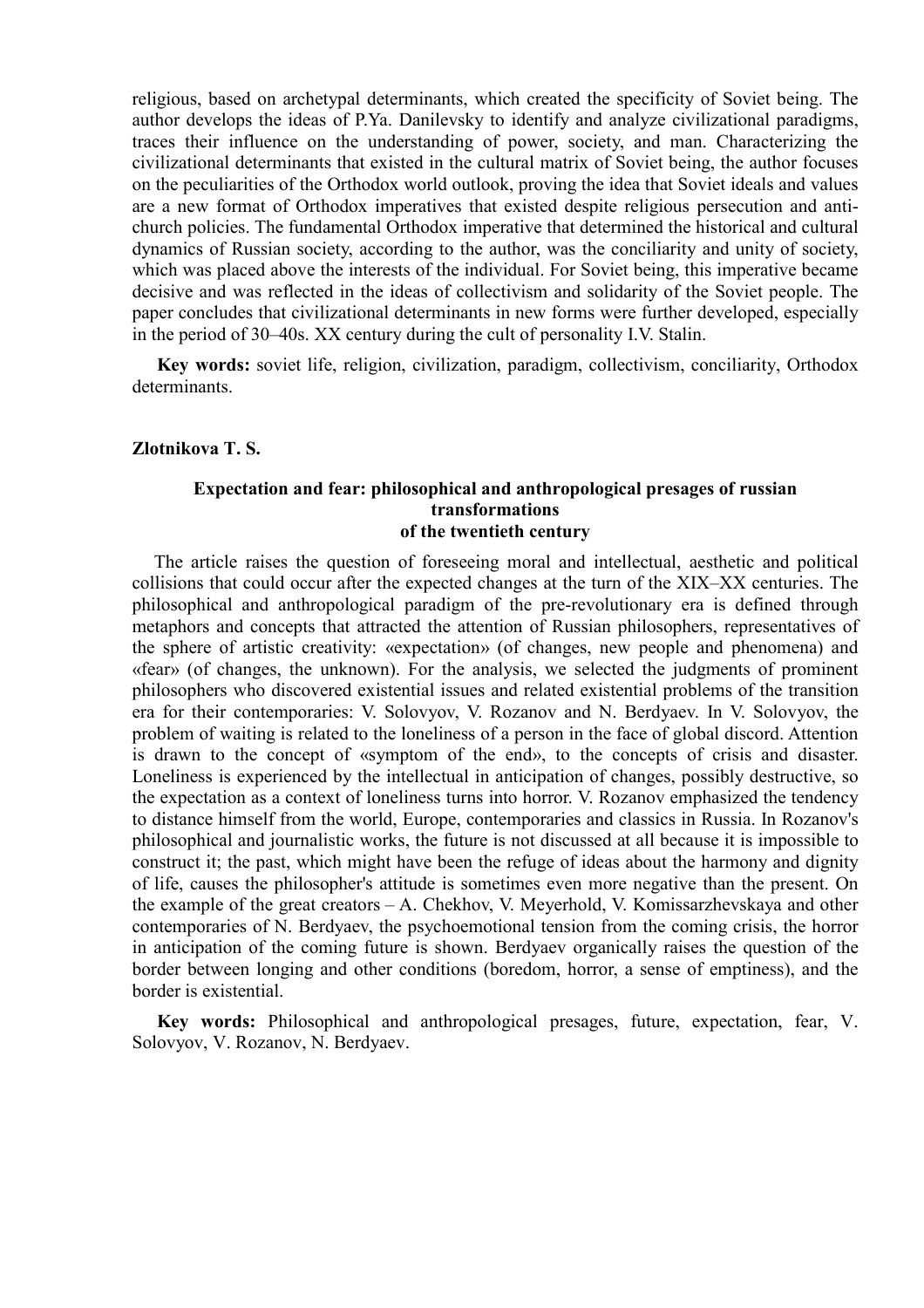# **V. A. Tirahova**

# **Mythologization of the basic concepts of the heroic epic in the soviet cinema of the 1930s and 1950s**

The article analyzes the mythologization of epic images of heroes and enemies, visual space, plots and motives in the domestic cinema of the Stalinist period. The author notes that due to the availability of plots, sometimes naive, but very expressive imagery, and the vastness of the means of artistic expression, the film language has become one of the most popular metalanguages of Soviet mass culture. The Russian cinema of the 1930s and 1950s is conventionally designated, by analogy with the content of the material embodied, «the heroic epic of Soviet culture», not only at the level of content, but also of form. The transformation of existing images and the introduction of new images into the cultural code of the epic can be interpreted as mythologization, that is, the deformation of meaning, according to R. Barth, in which the appearance of these characters is perceived by the viewer as familiar and organic. In the course of analyzing the films, C. The author comes to the conclusion that many epic concepts of the heroic, folk epic formed the basis of the Soviet mythosystem almost unchanged (images of the cultural hero, monster, enemy). The image of the ruler undergoes transformation, while in the folk epic the ruler can act as an antagonist of the hero, in the Soviet cinema of the Stalinist time the image of the ruler is clearly idealized, often through the introduction of the image of the traitor and the transfer of guilt for the cruelty and mistakes of the ruler to it. Thus, the cultural code of the Russian epics includes an idealized image of the ruler, a characteristic image of an internal enemy, a traitor, relevant to the ideology and internal politics of that time.

**Key words:** mythologization, transformation, Soviet culture, Soviet cinema, Soviet existence, folk epic, heroic epic, ideology.

# **E. P. Aristova**

### **«Before sunrise» by M. M. Zoshchenko:the triumph of mind and individual consciousness**

The article explores the famous work of M. M. Zoshchenko «Before Sunrise». The story, written during the World War II, is presented by the author as anti-fascist. The theme of the story is the formation of his own «I», psychological motives that encourage one to agree with suffering and violence or to fight them. Fascism in the perception of the author is a complete defeat in the fight against brutality and cruelty, a fear of fight with suffering. Zoshchenko refers to science as a bright hope to prove the existence of consciousness conquering the irrational nature of the soul. The story was a part of the war and post-war era: writers and philosophers (H. Arendt, J. P. Sartre, K. Popper and others) actively discussed the nature of totalitarian regimes, the reasons for their support, the role of personal perception in their affirmation, the possibility of individual rather than collective defining the good, the role of rationality destroying the individual for the sake of universal rational laws and at the same time encouraging individualism and critical thinking. The question of the role of individual consciousness is shown as one of the ancient questions of European philosophy, answered differently in the traditions of Platonism and Christianity. M. M. Zoshchenko is more a humanist writer who paid attention to the individual experience of a person. Trying to show that the triumph of consciousness can be a personal choice he discusses the role of artistic creativity, the nature of neurosis in experiences of many art geniuses. Zoshchenko is trying to make his story a clear demonstration of the possibility of combining the triumph of reason with the sincerity of personal artistic style and hence personal choice in favor of reason.

**Key words:** Russian literature, Soviet literature, M. M. Zoshchenko, «Before sunrise», Stalinism, totalitarianism, art, creation.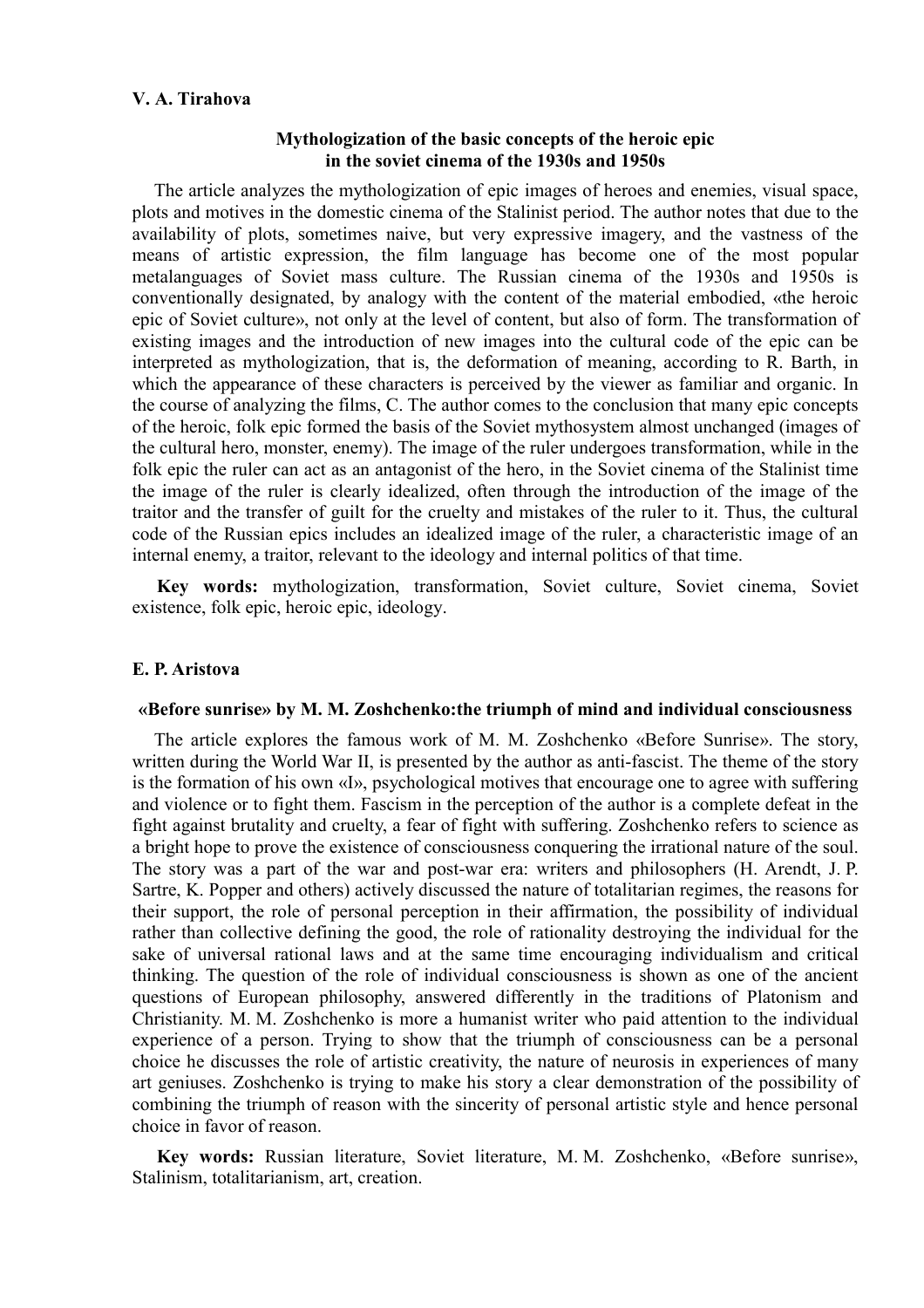## **Xie Zhou, Wang Fan**

### **Language policy of the Republic of Kazakhstan in the context of sociocultural processes**

The article examines the language policy of Kazakhstan from the point of view of historical development and in the context of the socio-cultural process of conjugation of the Chinese initiative «One Belt, One Road» and the program of Kazakhstan «Bright Path», the analysis of the modern language situation in Kazakhstan is made and on the basis of this analysis forecasts are made and determined prospects for the language policy of the Republic of Kazakhstan, as well as proposals for the development of language and culture in China. The authors substantiate the importance of the study of the language policy of Kazakhstan for the PRC, since China is a multinational country, and the study of the language policy of Kazakhstan will allow considering the methods adopted by another multiethnic country to solve the problems of the national language and the formation of language policy, and learn from the practice of Kazakhstan, which will allow the PRC to develop and implement a more effective policy in relation to national and foreign languages, as well as form proposals for the development of cultural exchanges between China and Kazakhstan. The article provides an overview of the current state of research on the language policy of Kazakhstan by Western European and Chinese scientists. The article analyzes documents on the language policy of Kazakhstan, examines such noticeable phenomena in the implementation of language policy as Kazakhization, Latinization of the Kazakh writing and trilingual policy, characterizes the development of the Chinese language in Kazakhstan. The authors of the article analyze in detail the most important trends in the socio-cultural life of Kazakhstan in terms of the implementation of a trilingual policy, consider the reasons for the popularity of the Chinese language in Kazakhstan and consider the activities of Confucius Institutes as the most important centers in the spread of the Chinese language and Chinese culture in the territory of the Republic of Kazakhstan.

**Key words:** language policy, national culture, intercultural communication, Republic of Kazakhstan, Confucius Institute, trilingual policy, Kazakhization, multiethnic composition.

### **A. V. Markov**

### **Baroque platonism and Rococo aristotelism in independent russian culture**

In modern Russian culture, Platonism and Aristotelianism were normally opposed not only as philosophical, but also cultural programs. The paper proves that this resulted from an understanding of different media and art styles as frames of cultural practices. Baroque style alluded to Platonism, as symbolic and sublime, and requiring the routine work of old media, and Rococo style to Aristotelianism, as ephemeral and requiring any intervention of new media. In the poetry of Russian samizdat, the need to deal only with typewriting, which was understood as weak and not able to achieve large-scale circulations, this conception of Baroque and Rococo was very intensive. Baroque in this case was conceptualized as the idea «life is a dream», as a grand empire style, as an immersion in illusion, as a result, images of the ship and sailing became central to the understanding of the Baroque. Moreover, the old media were understood here as false, if they could never be perceived in such a «dream», they turned out to be carriers of outdated information that does not correspond to the existential experience. Whereas Rococo was understood as pathetic adherence to everything ephemeral, as the use of artistic conventions supported by a new type of media, and thus as a way to return truth to art, as the truth of direct experience, not mediated by ready-made symbols. Such a confrontation differs from the usual Russian controversy of symbolism and acmeism, while both «baroque» and «rococo» are found within the same work, and in many verses of the leading poets of Samizdat the dispute between the two programs occurs within the same poem. Thus, the question of the relationship between